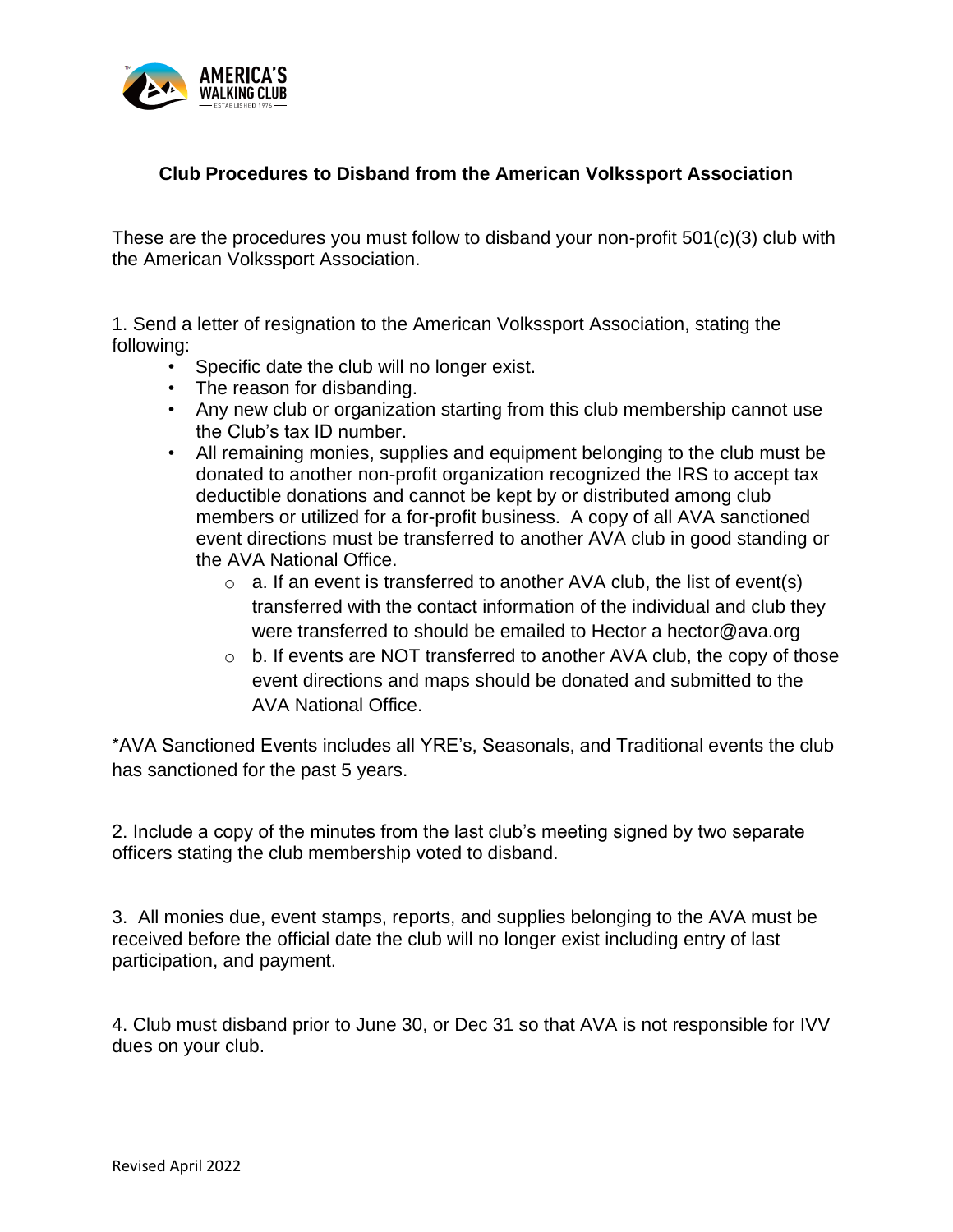

Your dues credit will be based on the quarter in which you disband your club. Below is the chart to see the prorated fee for dues.

|                             | Dues will be: |
|-----------------------------|---------------|
| July, August, September     | \$12.50       |
| October, November, December | \$25.00       |
| January, February, March    | \$37.50       |
| April, May, June            | \$50.00       |

Please use the attached checklist of requirements when deactivating your club.